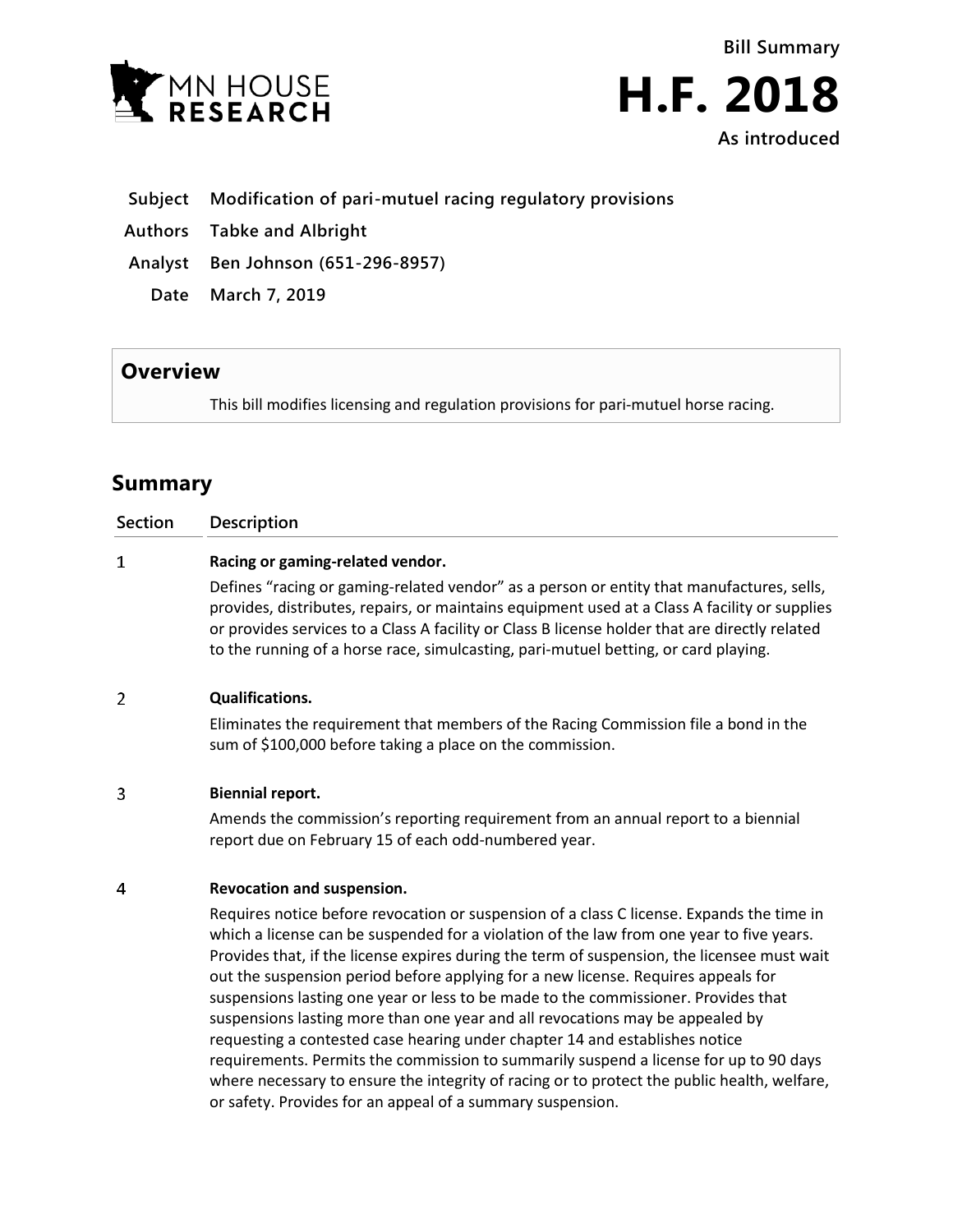### **Section Description**

#### 5 **License fees.**

Permits the commission to establish an annual license fee, not to exceed \$2,500, for each type of racing or gaming-related vendor.

#### 6 **License agreements.**

Permits the commission to enter into compacts, in addition to agreements, with comparable bodies in other racing jurisdictions.

#### $\overline{7}$ **Purses.**

Includes breakage in the amounts deducted from all pari-mutuel pools by a licensee. Provides that contracts and agreements related to purses under this section be reviewed by the commission. Permits the licensee to pay the horseperson's organization representing the majority of the horsepersons racing the breed involved from breakage retained by the licensee from live or simulcast wagering as agreed between the licensee and organization.

#### 8 **Payments to state.**

Extends the deadline by which an authorized advance deposit wagering provider must pay the required regulatory fee from seven days to 15 days after the end of the month in which the wager was made.

#### 9 **Card club revenue.**

Requires agreements between the licensee and the relevant horseperson's organization regarding amounts set aside for purse payments to be reviewed by the commission.

#### $10$ **Powers and duties.**

Permits the commission to delegate the power to impose fines of up to \$10,000, suspensions of up to one year, and other sanctions permitted by rule to a board of stewards.

#### 11 **Appeals; hearings.**

Makes a conforming change with section 4 of the bill. Permits the commission to review any ruling by the board of stewards on its own initiative.

#### 12 **Thoroughbred and quarterhorse categories.**

Replaces a specific reference to the University of Minnesota School of Veterinary Medicine with a reference to public institutions of postsecondary learning in the state. Removes the requirement that an annual report from a grant recipient be sent to committees in the legislature. Makes a conforming change regarding the commission's